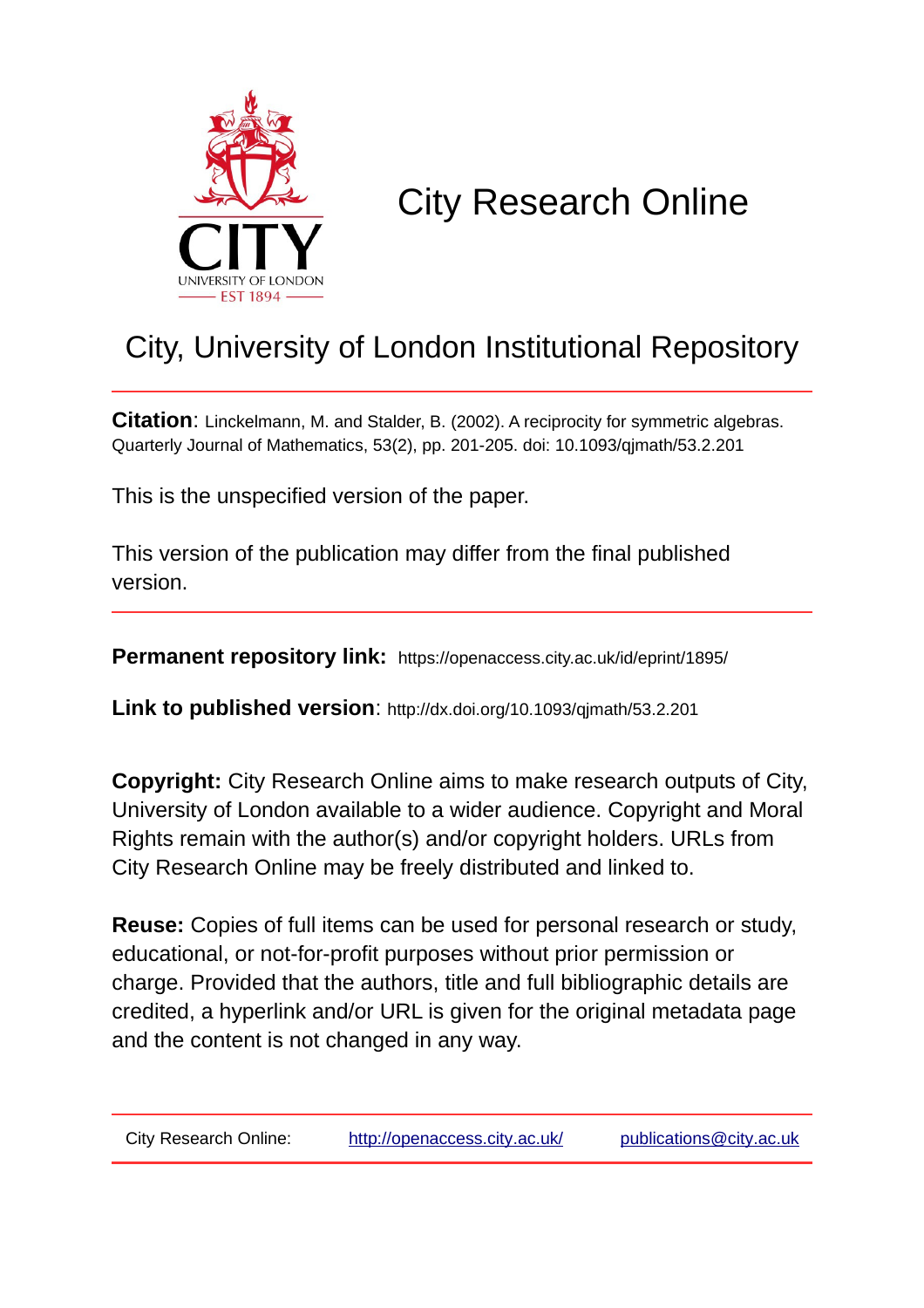## A RECIPROCITY FOR SYMMETRIC ALGEBRAS

Markus Linckelmann, Bernard Stalder

### March 2001

Abstract. The aim of this note is to show, that the reciprocity property of group algebras in [5, (11.5)] can be deduced from formal properties of symmetric algebras, as exposed in [1], for instance.

Let  $\mathcal O$  be a commutative ring. By an  $\mathcal O$ -algebra we always mean a unitary associative algebra over  $\mathcal{O}$ . Given an  $\mathcal{O}$ -algebra A, we denote by  $A^0$  the opposite algebra of A. An A-module is a unitary left module, unless stated otherwise. A right A-module can be considered as a left  $A^0$ -module. If A, B are  $\mathcal O$ -algebras, we mean by an A-B-bimodule always a bimodule whose left and right  $\mathcal{O}$ -module structure coincide; in other words, any A-B-bimodule can be regarded as  $A \otimes_{\mathcal{O}} B^0$ -module. For an A-Abimodule M we set  $M^A = \{m \in M \mid am = ma$  for all  $a \in A\}$ . In particular,  $A^A =$  $Z(A)$ , the center of A. If A, B, C are O-algebras, M is an A-B-bimodule and N is an A-C-bimodule, we consider the space  $\text{Hom}_A(M, N)$  of left A-module homomorphisms from M to N as B-C-bimodule via  $(b.\varphi.c)(m) = \varphi(mb)c$ . Similarly, if furthermore N' is a C-B-bimodule, we consider the space  $\text{Hom}_{B^0}(M, N')$  of right B-module homomorphisms from M to N' as C-A-bimodule via  $(c.\psi.a)(m) = c\psi(am)$ . In particular, the O-dual  $M^* = \text{Hom}_{\mathcal{O}}(M, \mathcal{O})$  becomes a B-A-bimodule via  $(b.\tau.a)(m) = \tau(amb)$ . Here  $a \in A, b \in B, c \in C, m \in M, \varphi \in \text{Hom}_A(M, N), \psi \in \text{Hom}_{B^0}(M, N')$  and  $\tau \in M^*$ .

An  $\mathcal O$ -algebra A is called *symmetric* if A is finitely generated projective as  $\mathcal O$ -module and if A is isomorphic to its  $\mathcal{O}\text{-}$ dual  $A^* = \text{Hom}_{\mathcal{O}}(A, \mathcal{O})$  as A-A-bimodule. The image  $s \in A^*$  of  $1_A$  under any A-A-isomorphism  $\Phi : A \cong A^*$  fulfills  $\Phi(a) = a.s = s.a$  for all  $a \in A$ ; that is, s is symmetric and the map  $a \mapsto a.s$  is a bimodule isomorphism  $A \cong A^*$ . Any such linear form is called a *symmetrising form of A*. The choice of a symmetrising form on A is thus equivalent to the choice of a bimodule isomorphism  $A \cong A^*$ .

**Theorem 1.** Let A, B be symmetric  $O$ -algebras and let M, N be A-B-bimodules which are finitely generated projective as left and right modules. We have a bifunctorial O-linear isomorphism

$$
(M^* \underset{A}{\otimes} N)^B \cong (N \underset{B}{\otimes} M^*)^A
$$

which is canonically determined by the choice of symmetrising forms of A and B.

*Proof.* Let  $s \in A^*$  and  $t \in B^*$  be symmetrising forms on A and B, respectively. It is well-known (see [1] or also the appendix in [3]) that there is an isomorphism of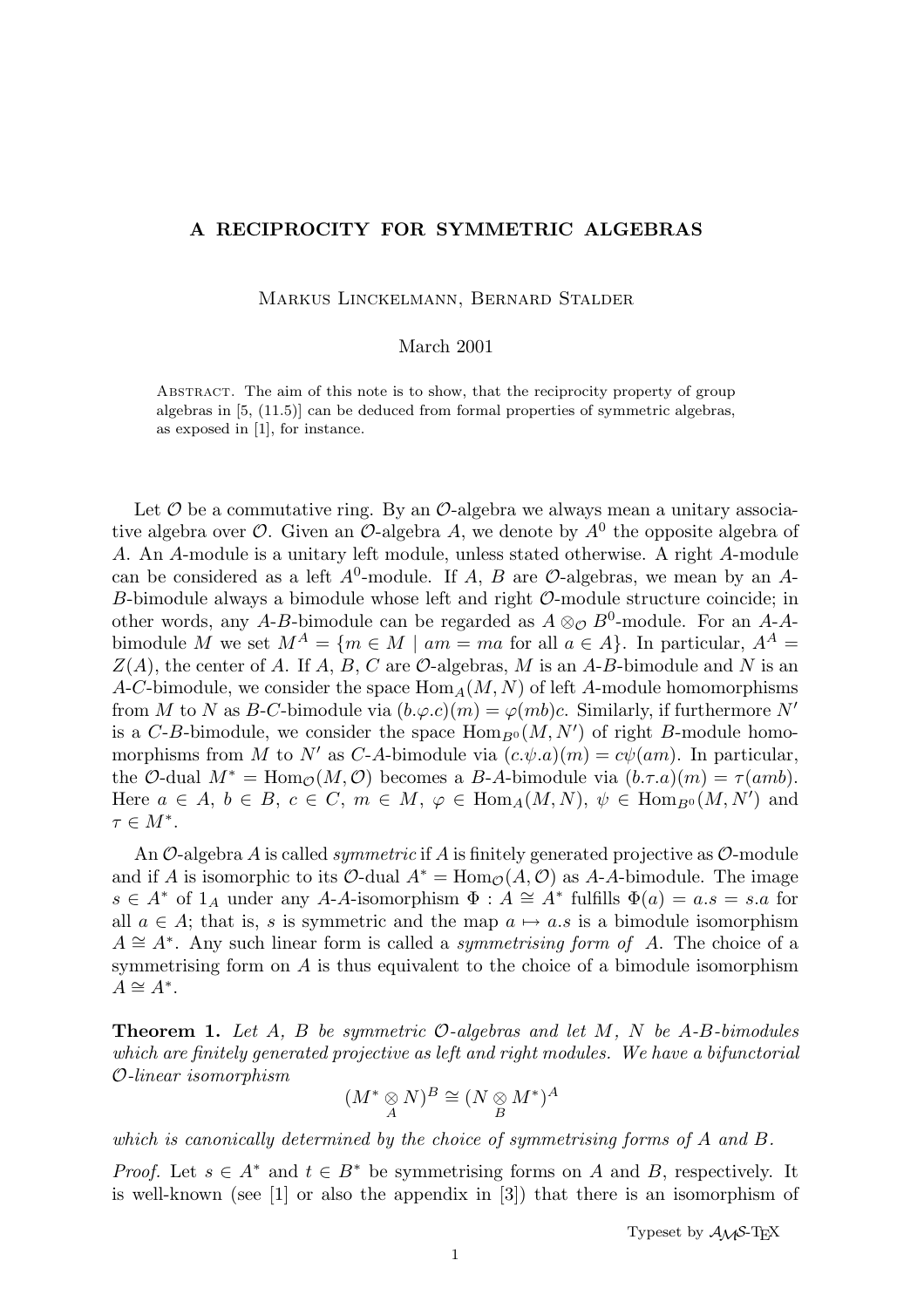B-A-bimodules

$$
\left\{ \begin{array}{ll} \mathrm{Hom}_{A}(M,A) & \cong M^{*} \\ f & \mapsto s \circ f \end{array} \right.
$$

which is functorial in M. Moreover, since M and N are finitely generated projective as left and right modules, we have an isomorphism of B-B-bimodules

$$
\begin{cases} \text{Hom}_A(M, A) \underset{A}{\otimes} N & \cong \text{Hom}_A(M, N) \\ f \otimes n & \mapsto (m \mapsto f(m)n) \end{cases}
$$

which is functorial in both M and N. Taking B-fixpoints yields  $(M^* \underset{A}{\otimes} N)^B \cong$  $(\text{Hom}_A(M, A) \underset{A}{\otimes} N)^B \cong (\text{Hom}_A(M, N))^B = \text{Hom}_{A \otimes B^0}(M, N)$ . Similarly, there is an isomorphism of B-A-bimodules

$$
\begin{cases} \text{Hom}_{B^0}(M, B) & \cong M^* \\ g & \mapsto t \circ g \end{cases}
$$

and we have an isomorphism of A-A-bimodules

$$
\begin{cases} N \underset{B}{\otimes} \text{Hom}_{B^0}(M, B) & \cong \text{Hom}_{B^0}(M, N) \\ n \otimes g & \mapsto (m \mapsto ng(m)) \end{cases}
$$

.

As before, taking A-fixpoints yields  $(N \underset{B}{\otimes} M^*)^A \cong (N \underset{B}{\otimes} \text{Hom}_{B^0}(M, B))^A \cong$  $(\text{Hom}_{B^0}(M, N))^A = \text{Hom}_{A \otimes B^0}(M, N)$ .

Remark. The proof of Theorem 1 shows, that the two expressions in the statement of Theorem 1 are isomorphic to  $\text{Hom}_{A\otimes B^0}(M, N)$ . In particular, for  $M = N$ , this induces algebra structures on  $(M^* \underset{A}{\otimes} M)^B$  and  $(M \underset{B}{\otimes} M^*)^A$ .

Taking derived functors of the fixpoint functors in Theorem 1 yields the following consequence on Hochschild cohomology.

Corollary. With the notation and assumptions of Theorem 1, we have an isomorphism of graded  $\mathcal{O}\text{-modules }\,HH^*(B,M^*\underset{A}{\otimes}N)\cong HH^*(A,N\underset{B}{\otimes}N)$  $M^*$ ).

*Proof.* Let  $P$  be a projective resolution of  $M$  as  $A-B$ -bimodule. Then  $P^*$  =  $\text{Hom}_{\mathcal{O}}(P,\mathcal{O})$  is an  $\mathcal{O}\text{-}\text{injective resolution of }M^*$ . Thus  $N \underset{B}{\otimes}$  $P^*$  and  $P^* \underset{A}{\otimes} N$  are  $\mathcal{O}\text{-}\text{injective}$  resolutions of  $N \underset{B}{\otimes} M^*$  and  $M^* \underset{A}{\otimes} N$ , respectively. Using Theorem 1, we have isomorphisms of cochain complexes  $\text{Hom}_{B\underset{\mathcal{O}}{\otimes}B^{0}}(B, P^{*}\underset{A}{\otimes} N) \cong (P^{*}\underset{A}{\otimes} N)^{B} \cong$  $\bigl( \begin{smallmatrix} N & \otimes \ & \mathcal{B} \ & \mathcal{B} \end{smallmatrix} \bigr)$  $(P^*)^A \cong \text{Hom}_{A \underset{\mathcal{O}}{\otimes} A^0}(A, N \underset{B}{\otimes}$  $P^*$ ). Taking cohomology yields the statement.  $\square$ 

Let A be an  $\mathcal{O}\text{-algebra}$ . Following the terminology in [2], [3] (which generalises [4]), an interior A-algebra is an O-algebra B endowed with a unitary algebra homomorphism  $\sigma : A \to B$ . If A, B are O-algebras, C is an interior B-algebra and M an A-B-bimodule, we set  $\text{Ind}_M(C) = \text{End}_{C^0}(M \underset{B}{\otimes} C)$ , considered as interior A-algebra via the homomorphism  $A \to \text{Ind}_M(C)$  sending a to the  $C^0$ -endomorphism given by left multiplication with a on  $M \underset{B}{\otimes} C$ .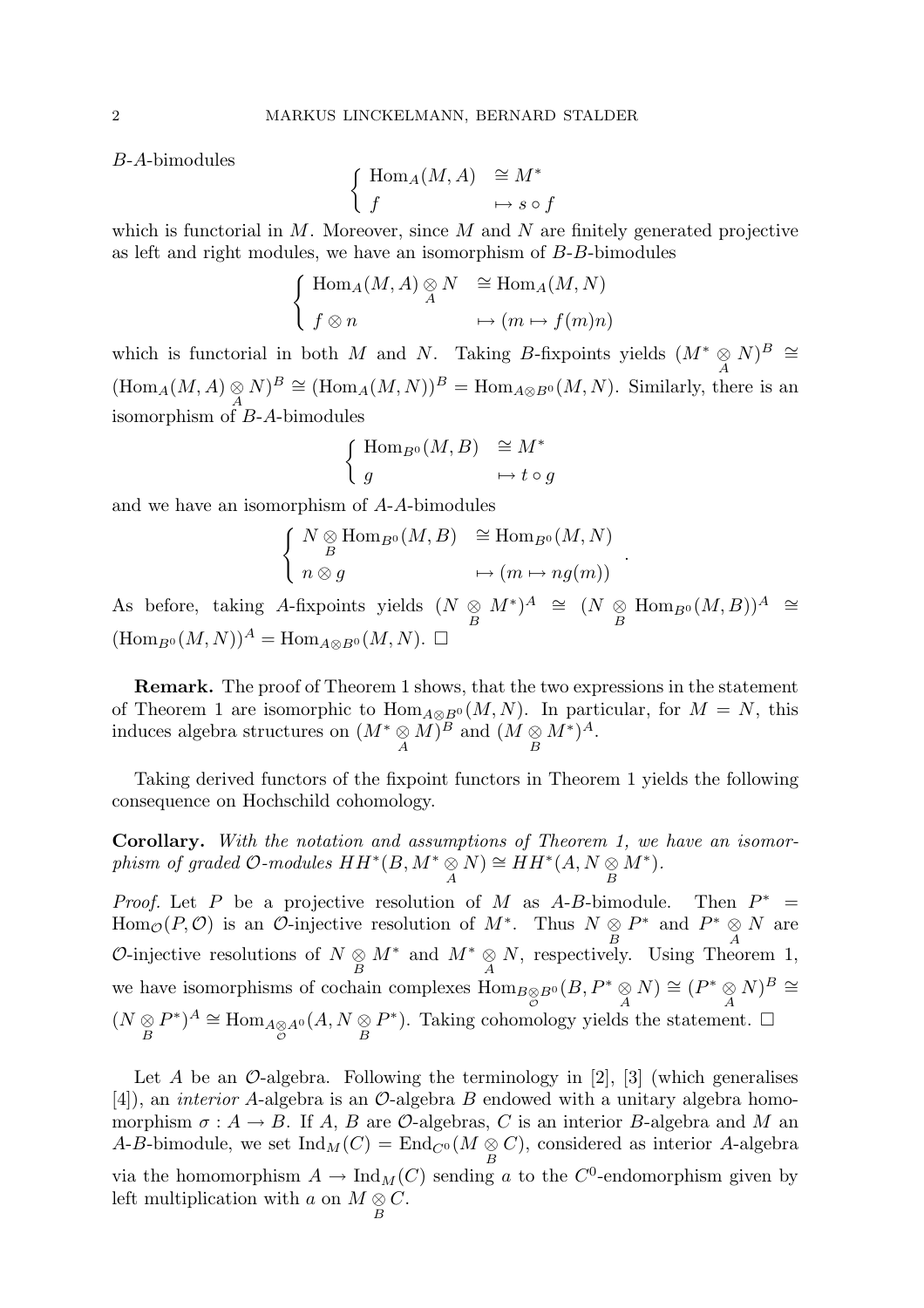**Theorem 2.** Let A, B be symmetric  $\mathcal{O}$ -algebras and let M be an A-B-bimodule which is finitely generated projective as left and right module. There is a canonical anti-isomorphism of O-algebras

$$
(\mathrm{Ind}_M(B))^A \cong (\mathrm{Ind}_{M^*}(A))^B.
$$

*Proof.* We have  $\text{Ind}_M(B) = \text{End}_{B^0}(M)$  and  $\text{Ind}_{M^*}(A) = \text{End}_{A^0}(M^*)$ . Since taking O-duality is a contravariant functor, this algebra is isomorphic to  $\text{End}_A(M)^0$ . Taking fixpoints completes the proof.  $\square$ 

The group algebra  $\mathcal{O}G$  of a finite group G is a symmetric algebra. More precisely, OG has a canonical symmetrising form, namely the form  $s : \mathcal{O}G \to \mathcal{O}$  mapping a group element  $q \in G$  to zero if  $q \neq 1$  and to 1 if  $q = 1$ . Following the terminology of Puig  $[4]$ , an interior G-algebra is an O-algebra endowed with a group homomorphism  $\sigma: G \to A^{\times}$ . Such a group homomorphism extends uniquely to an  $\mathcal{O}$ -algebra homomorphism  $\mathcal{O}G \to A$ , and thus A becomes an interior  $\mathcal{O}G$ -algebra (and vice versa). If H is a subgroup of G and B an interior H-algebra, the *induced algebra*  $\text{Ind}_{H}^{G}(B)$ defined in [4] is the O-module  $\mathcal{O}G \underset{\mathcal{O}H}{\otimes} B \underset{\mathcal{O}H}{\otimes} \mathcal{O}G$  endowed with the multiplication  $(x \otimes b \otimes y)(x' \otimes b' \otimes y) = (x \otimes byx'b' \otimes y')$  provided that  $yx' \in H$ , and 0 otherwise, where  $x, y, x', y' \in G$  and  $b, b' \in B$ . The algebra  $\text{Ind}_{H}^{G}(B)$  is viewed as interior  $G$ algebra with the structural homomorphism mapping  $x \in G$  to  $\sum$  $y\in[G/H]$  $xy \otimes 1_B \otimes y^{-1}.$ For  $B = \mathcal{O}H$ , we have the obvious identification  $\text{Ind}_{H}^{G}(\mathcal{O}H) = \mathcal{O}G \underset{\mathcal{O}H}{\otimes} \mathcal{O}G$ , with multiplication given by  $(x \otimes y)(x' \otimes y') = x \otimes y'x'y'$  if  $yx' \in H$  and 0 otherwise, where  $x, y, x', y' \in G$ . The previous notion of algebra induction is consistent with this

**Lemma.** Let  $G$  be a finite group,  $H$  a subgroup of  $G$  and let  $B$  be an interior  $H$ algebra. Set  $M = \mathcal{O}G_H$ . There is an isomorphism of  $\mathcal{O}$ -algebras

$$
\begin{cases} \operatorname{Ind}_{H}^{G}(B) & \cong \operatorname{Ind}_{M}(B) \\ (x \otimes b \otimes y) & \mapsto (z \otimes c \mapsto x \otimes byzc \text{ if } yz \in H \text{ and } 0 \text{ otherwise}) \end{cases}
$$

where  $x, y, z \in G$  and  $b, c \in B$ .

concept:

*Proof.* Straightforward verification.  $\Box$ 

**Theorem 3.** (Stalder [5]) Let G be a finite group, let  $H, K$  be subgroups of G. Consider  $\mathcal{O}G$  as  $\mathcal{O}H\text{-}\mathcal{O}K\text{-bimodule }$  via multiplication in  $\mathcal{O}G$ . Then there is an isomorphism of O-algebras

$$
\left\{\begin{array}{ll}\n(\operatorname{Ind}_{H}^{G}(\mathcal{O}H))^{K} & \stackrel{\sim}{\longrightarrow} (\operatorname{Ind}_{K}^{G}(\mathcal{O}K))^{H} \\
\sum_{k\in [K/K_{(x\otimes y)}]} kx\otimes yk^{-1} & \longmapsto \sum_{h\in [H/H_{(x^{-1}\otimes y^{-1})}]} hx^{-1}\otimes y^{-1}h^{-1},\n\end{array}\right.
$$

where  $K_{(x\otimes y)}$  is the stabilizer in K of  $x\otimes y \in \text{Ind}_{H}^{G}(\mathcal{O}H)$  under the action of K and  $H_{(x^{-1}\otimes y^{-1})}$  is the stabilizer in H of  $x^{-1}\otimes y^{-1} \in \text{Ind}_{K}^{G}(\mathcal{O}K)$  under the action of H.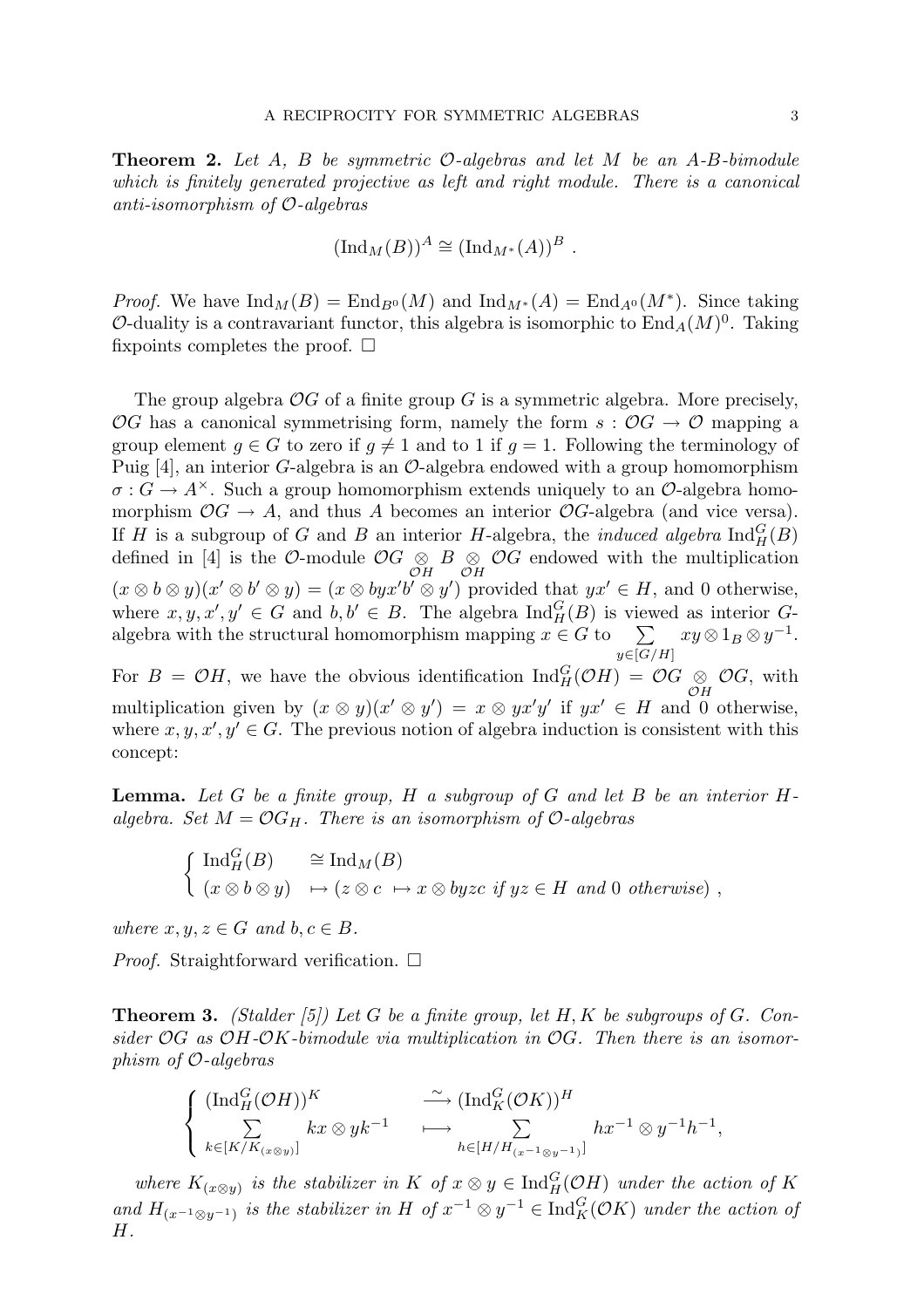There are (at least) three ways to go about the proof of Theorem 3: by explicit verification or by interpreting Theorem 3 as special case of either Theorem 1 or Theorem 2. We sketch the three different proofs.

*Proof 1 of Theorem 3.* The image of the set  $G \times G$  in  $\text{Ind}_{H}^{G}(\mathcal{O}H) = \mathcal{O}G \underset{\mathcal{O}H}{\otimes} \mathcal{O}G$ is an  $\mathcal{O}$ -basis which is permuted under the action of K by conjugation. Thus the subalgebra  $(\text{Ind}_{H}^{G}(\mathcal{O}H))^{K}$  of K-stable elements has as  $\mathcal{O}$ -basis the set of relative traces  $\operatorname{Tr}^K_{K_{(x\otimes y)}}(x\otimes y)$ , where  $x, y \in G$ . If  $x, x', y, y' \in G$  and  $k \in K$  such that

$$
kx\otimes yk^{-1}=x'\otimes y'
$$

in Ind $_H^G(\mathcal{O}H)$ , there is a (necessarily unique)  $h \in H$  such that  $kx = x'h^{-1}$  and  $yk^{-1} = hy'$ , which in turn is equivalent to the equality

$$
hx^{-1} \otimes y^{-1}h^{-1} = (x')^{-1} \otimes (y')^{-1}
$$

in Ind $_G^G(\mathcal{O}K)$ . Thus the map  $x \otimes y \mapsto x^{-1} \otimes y^{-1}$  induces a bijection between the sets of K-orbits and of H-orbits of the images of  $G \times G$  in  $\text{Ind}_{H}^{G}(\mathcal{O}H)$  and  $\text{Ind}_{K}^{G}(\mathcal{O}K)$ , respectively. In particular, with the notation above, we have  $k \in K_{(x \otimes y)}$  if and only if  $h \in H_{(x^{-1} \otimes y^{-1})}$ , and the correspondence  $k \mapsto h$  induces a group isomorphism  $K_{(x\otimes y)} \cong H_{(x^{-1}\otimes y^{-1})}$ . From this follows that the map given in Theorem 3 is an O-linear isomorphism. It remains to verify that this is an algebra homomorphism. In  $\text{Ind}_{H}^{G}(\mathcal{O}H)$ , multiplication is given by  $(x \otimes y)(z \otimes t) = x \otimes yzt$ , if  $yz \in H$  and 0, otherwise, where  $x, y, z, t \in G$ . If  $yz \in H$ , then in  $\text{Ind}_{K}^{G}(\mathcal{O}K)$ , the elements  $(yz)z^{-1} \otimes t^{-1}(yz)^{-1}$  and  $z^{-1} \otimes t^{-1}$  are in the same H-orbit, and the multiplication in  $\text{Ind}_{K}^{G}(\mathcal{O}_{K})$  yields  $(x^{-1} \otimes y^{-1})((yz)z^{-1} \otimes t^{-1}(yz)^{-1}) = x^{-1} \otimes t^{-1}z^{-1}y^{-1}$ , and this corresponds precisely to the bijection between the sets of  $K$ -orbits and  $H$ -orbits of the images of the set  $G \times G$  in  $\text{Ind}_{K}^{G}(\mathcal{O}K)$  and  $\text{Ind}_{H}^{G}(\mathcal{O}H)$ , respectively.  $\Box$ 

Proof 2 of Theorem 3. We are going to apply Theorem 1 to the particular case where  $A = \mathcal{O}H$ ,  $B = \mathcal{O}K$ ,  $M = N = \mathcal{O}G$  viewed as A-B-bimodule (through the inclusions  $H \subseteq G, K \subseteq G$ . This yields an  $\mathcal{O}\text{-linear isomorphism}$ 

$$
((\mathcal{O}G)^*\underset{\mathcal{O}H}{\otimes}\mathcal{O}G)^K\cong(\mathcal{O}G\underset{\mathcal{O}K}{\otimes}(\mathcal{O}G)^*)^H.
$$

Composing this with the canonical isomorphism  $(\mathcal{O}G)^* \cong \mathcal{O}G$  mapping  $f \in (\mathcal{O}G)^*$ to  $\sum$ x∈G  $f(x^{-1})x$  yields the isomorphism in Theorem 3.  $\square$ 

*Proof 3 of Theorem 3.* Applying Theorem 2 and the above Lemma to  $A = \mathcal{O}K$ ,  $B = \mathcal{O}H$  and  $M = \mathcal{O}G$  as A-B-bimodule yields an anti-isomorphism  $(\text{Ind}_{H}^{G}(\mathcal{O}H))^{K} \cong$  $(\text{Ind}_{K}^{G}(\mathcal{O}_{K}))^{H}$ . The map sending  $x \otimes y$  to  $y^{-1} \otimes x^{-1}$  is an anti-automorphism of  $\text{Ind}_{H}^{G}(\mathcal{O}H)$  which induces an anti-automorphism of  $(\text{Ind}_{H}^{G}(\mathcal{O}H))^{K}$ . Composing both maps yields again the isomorphism in Theorem 3.  $\Box$ 

Remark. The proof 3 of Theorem 3 is essentially the proof given in [5, §11].